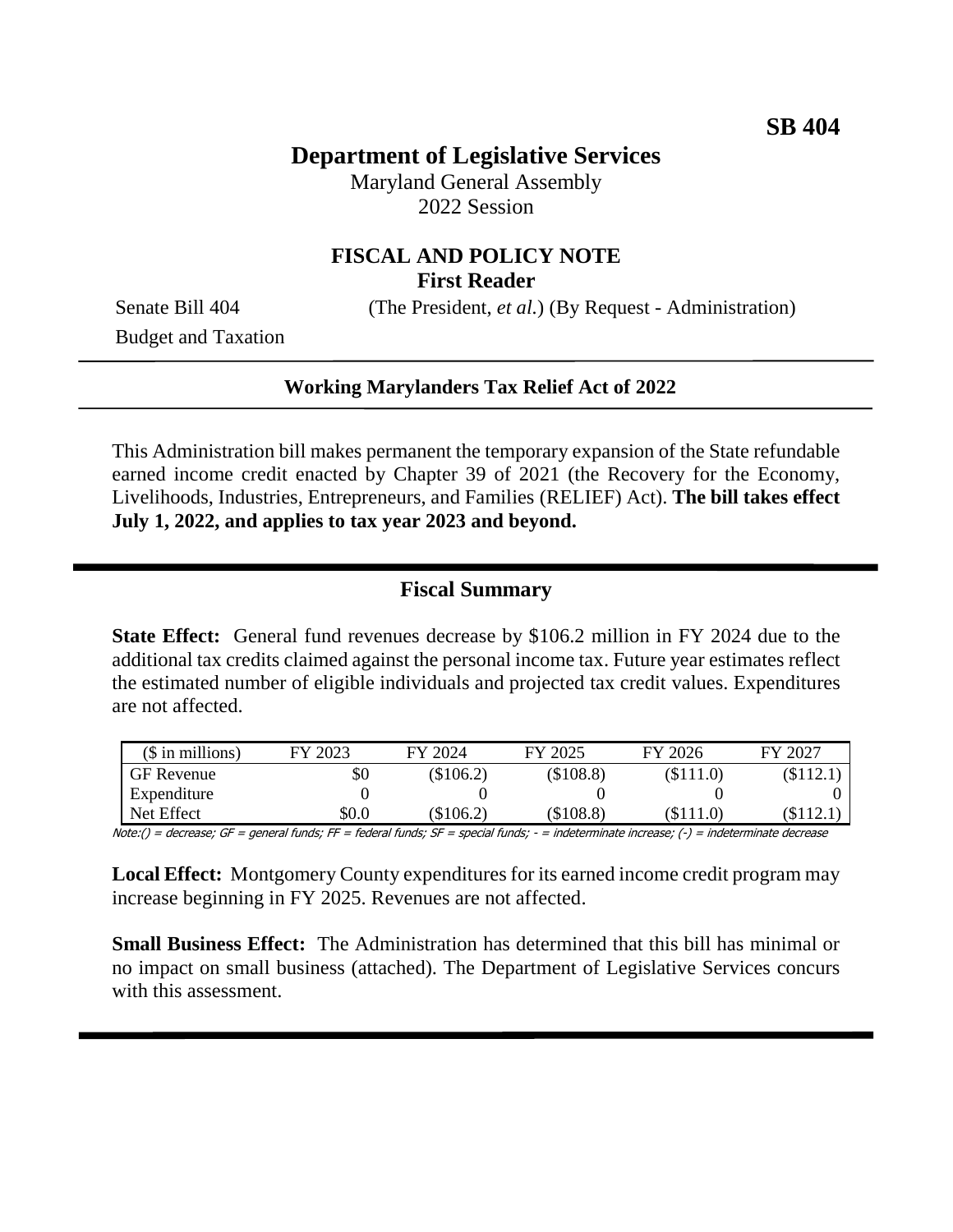## **Analysis**

**Current Law:** The RELIEF Act was emergency legislation enacted to provide income tax relief to certain taxpayers, economic impact payments of up to \$500 to certain taxpayers, and other forms of more immediate assistance to businesses and employers impacted by the COVID-19 pandemic. In tax years 2020 through 2022, the Act enhances the benefit of the State refundable earned income credit by generally increasing its value from 28% to 45% of the federal credit, minus any pre-credit State tax liability. In these same tax years, an individual without a qualifying child can claim a refundable credit equal to 100% of the federal credit, subject to a maximum credit of \$530. These provisions expire after tax year 2022, and the percentage value of the refundable tax credit for all taxpayers is equal to 28% beginning in tax year 2023.

### **Background:**

#### *State and Federal Earned Income Credits*

Low- and moderate-income workers may be eligible for a federal refundable credit that generally equals a specified percentage of earned income (wages and other employee compensation plus net self-employment earnings) up to a maximum dollar amount. Except as discussed below, Maryland conforms to the federal eligibility standards – only those individuals who claim the federal earned income tax credit may claim the State earned income credit. To be eligible in tax year 2022, a taxpayer must have earned income, investment income of \$10,300 or less, and a modified federal adjusted gross income of less than:

- \$53,057 (\$59,187 married filing jointly) with three or more qualifying children;
- \$49,399 (\$55,529 married filing jointly) with two qualifying children;
- \$43,492 (\$49,622 married filing jointly) with one qualifying child; and
- $\bullet$  \$16,480 (\$22,610 married filing jointly) with no qualifying children.

Under federal law, eligibility for individuals without a qualifying child has typically been limited to individuals who are between ages 25 and 64. Chapters 611 and 612 of 2018 expanded eligibility for the State credit that can be claimed by an individual without a qualifying child by eliminating the requirement that an individual must be at least 25 years of age. Recent federal legislation expanded, for tax year 2021 only, the federal tax credit for individuals without a qualifying child by increasing its value and altering the age requirements necessary to claim the credit.

Chapter 40 of 2021 expanded eligibility for the State and local earned income tax credits, and thereby the State and local poverty level credits, by allowing a taxpayer to claim the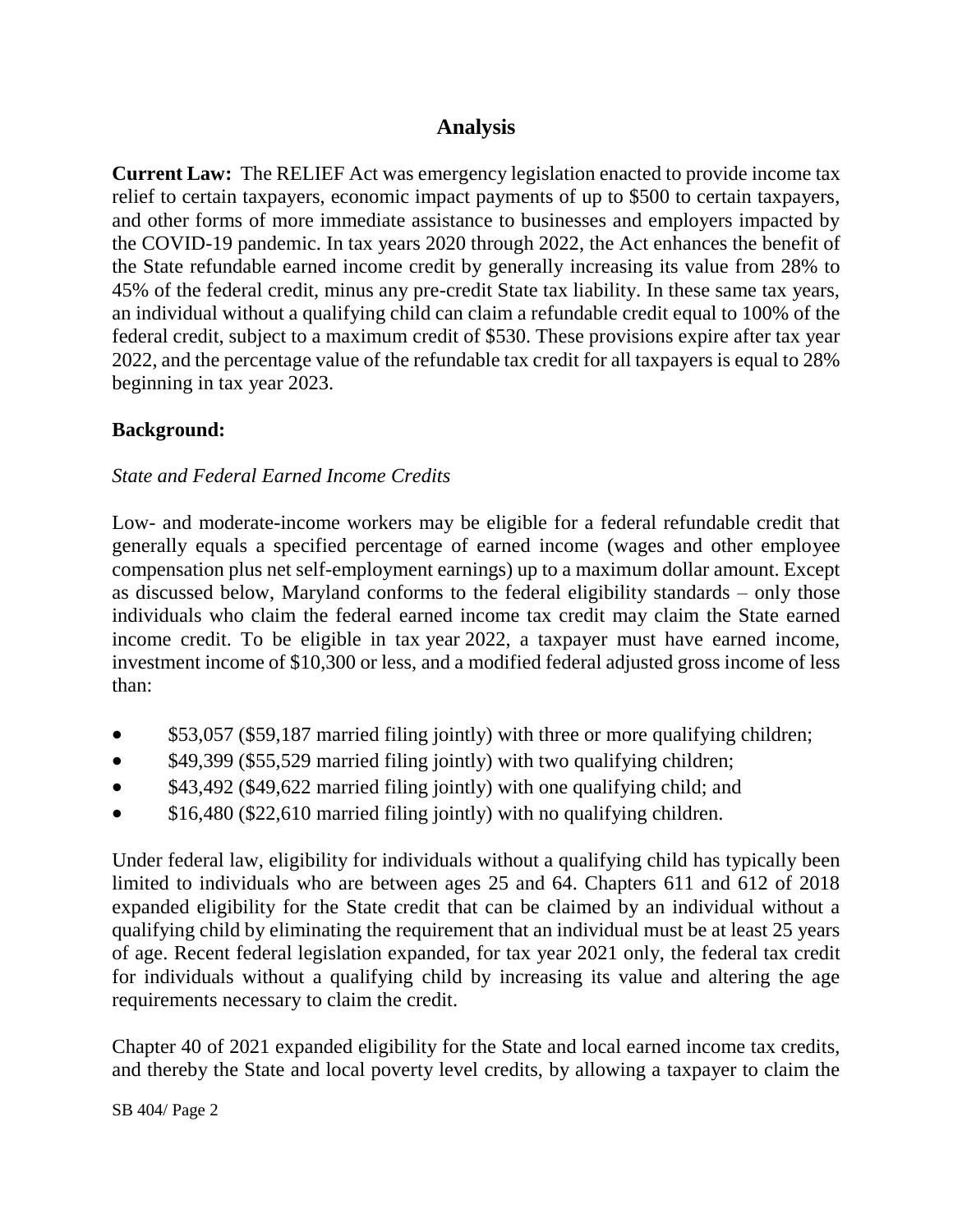tax credits notwithstanding certain federal requirements, which generally require that a taxpayer have a valid Social Security number at the time of tax filing. These provisions apply to tax years 2020 through 2022.

#### *State and Local Earned Income Credits*

Maryland offers a nonrefundable credit, which is equal to the lesser of 50% of the federal credit or the State income tax liability in the taxable year. If the State nonrefundable credit reduces a taxpayer's liability to zero, the taxpayer is eligible to claim a State refundable credit.

A taxpayer can also claim a nonrefundable earned income credit against the local income tax. The amount of the credit allowed against the local income tax is equal to the federal credit claimed multiplied by 10 times the county income tax rate, not to exceed the income tax liability. Although no county has established a refundable earned income credit that can be claimed with a tax return in the method provided under State law, the Montgomery County Working Families Income Supplement is based on the State refundable credit claimed by a county resident.

#### *Federal and State Credit Participation Rates*

The Internal Revenue Service recently estimated that about 24% of eligible taxpayers in Maryland did not claim the federal earned income tax credit, compared to 22% of eligible taxpayers that did not claim the credit nationally. Since 2011, Maryland's participation rate has decreased by 4 percentage points, compared to a national participation rate decrease of less than 1 percentage point.

In tax year 2020, 347,500 tax returns claimed a total of \$296.8 million in State refundable earned income credits. Compared to the previous year, the total amount claimed increased by about \$133.0 million, and the average amount claimed (\$847) increased by about \$300. These totals include an estimated 40,700 tax returns that claimed \$34.8 million in refundable credits due to the expanded eligibility requirements enacted by Chapter 40.

**State Revenues:** Beginning in tax year 2023, the bill makes permanent the temporary expansion of the State refundable earned income credit enacted by the RELIEF Act. As a result, general fund revenues decrease by \$106.2 million in fiscal 2024 and by \$112.1 million in fiscal 2027, as shown in **Exhibit 1**. This estimate is based on the Comptroller's Office tax year 2020 analysis of the impact of the RELIEF Act provisions, adjusted for the projected change in claimants and tax credit values.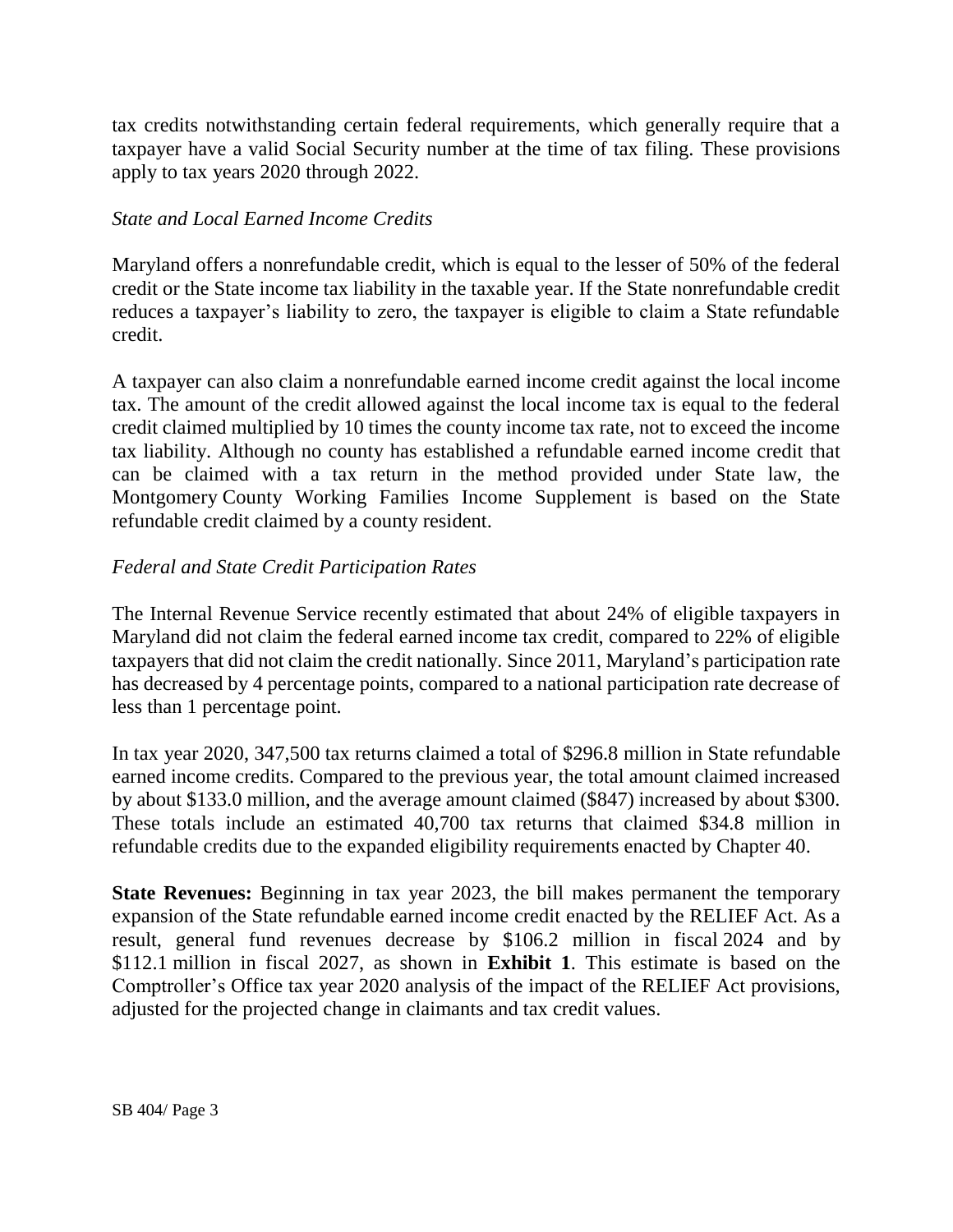|                       | <b>Exhibit 1</b><br><b>State Revenue Impacts</b><br><b>Fiscal 2023-2027</b><br>(\$ in Millions) |             |                |                |                |  |  |  |
|-----------------------|-------------------------------------------------------------------------------------------------|-------------|----------------|----------------|----------------|--|--|--|
|                       | FY 2023                                                                                         | FY 2024     | <b>FY 2025</b> | <b>FY 2026</b> | <b>FY 2027</b> |  |  |  |
| <b>State Revenues</b> | \$0                                                                                             | $(\$106.2)$ | (\$108.8)      | (\$111.0)      | (\$112.1)      |  |  |  |

**Local Expenditures:** Montgomery County has a local grant program based on the State's refundable credit. Payments for this county grant are made in the fiscal year following the fiscal year in which the returns are filed. Accordingly, Montgomery County expenditures may increase beginning in fiscal 2025.

### **Additional Information**

**Prior Introductions:** None.

**Designated Cross File:** HB 422 (The Speaker, *et al.*) (By Request - Administration) - Ways and Means.

**Information Source(s):** Comptroller's Office; Internal Revenue Service; Department of Legislative Services

**Fiscal Note History:** First Reader – February 7, 2022 rh/jrb

Analysis by: Robert J. Rehrmann Direct Inquiries to:

(410) 946-5510 (301) 970-5510